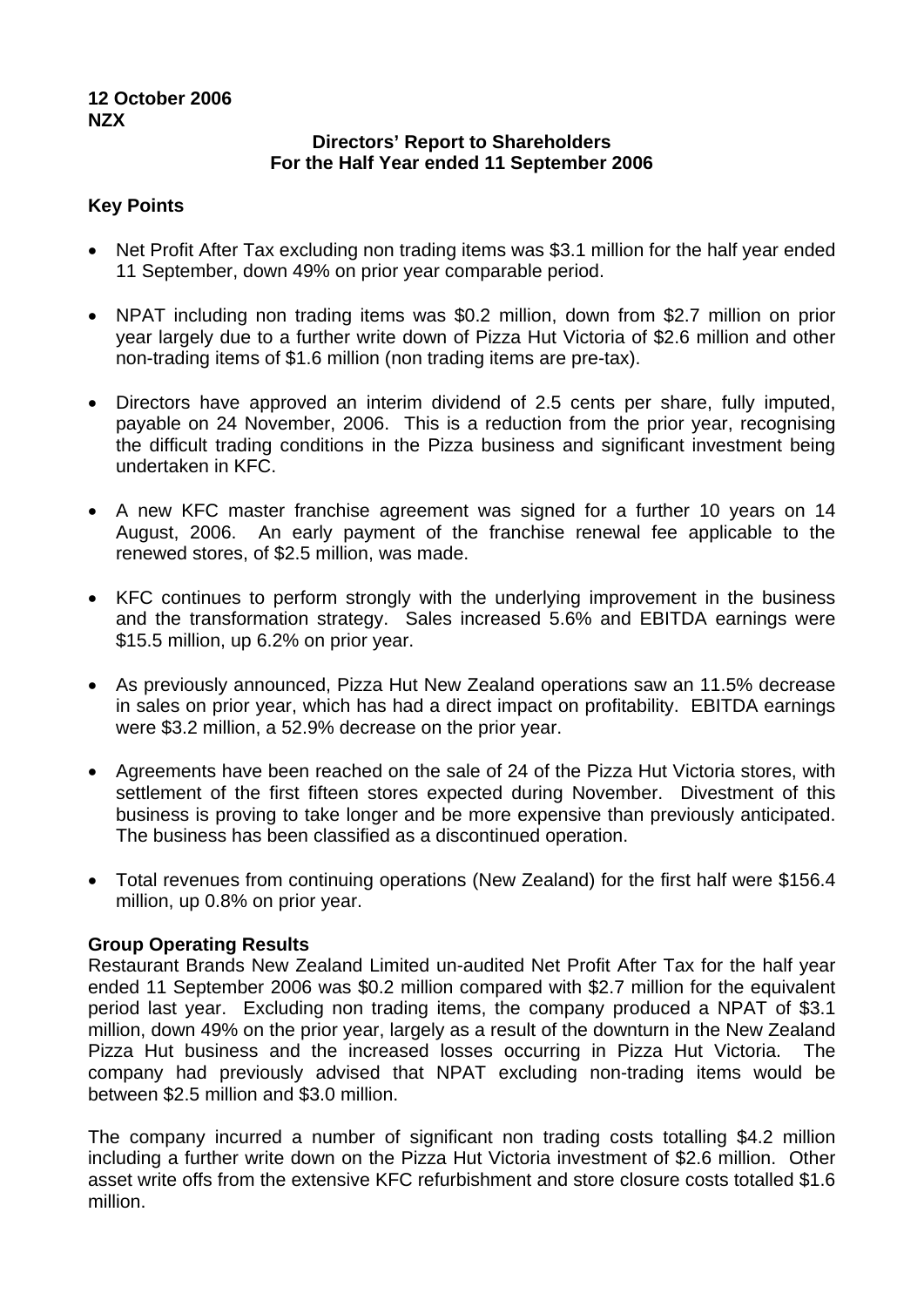To date, 15 Pizza Hut Victoria stores have completed the sale process and are due for transfer to the new franchisees during November. Sale agreements have also been reached on a further nine stores. Pizza Hut Victoria has been classified as a discontinued operation in the financial statements.

Total revenues from continuing operations totalled \$156.4 million up 0.8% on prior year.

# **Continuing Operations**

# KFC

The KFC transformation process continues to perform to plan, building on the previous year's improvements and delivering solid growth in sales and profitability.

KFC delivered \$15.5 million in EBITDA for the half year, an increase of 6.2%, absorbing cost increases, especially in labour and the loss of profitability on closed stores during the transformation process. EBITDA margin was 16.2% for the half compared to 16.1% in the prior half.

Total revenues for the half were \$95.8 million, up 5.6% on prior year. This is particularly pleasing given a tightening retail environment and the impact of quite significant store closures over the period as part of the store rebuild process.

In total, seven stores were fully transformed during the first half, bringing the total transformed stores to sixteen (including two completely new stores) since the project began in December 2004. The project continues to progress well. The following transformed stores will be re-opened before Christmas: Manukau and Lincoln Road, both in Auckland, Shirley in Christchurch, Palmerston North, and a new store in Hamilton.

KFC store numbers finished the half at 86 with the closure of two stores at lease end in Orewa and Mt Roskill in Auckland.

# Pizza Hut New Zealand

As previously announced, Pizza Hut New Zealand continued to encounter difficult trading conditions. A significant increase in the size and aggressiveness of competitive activity, and the tightening economic climate contributed to a significant drop in Pizza Hut sales over prior year.

Pizza Hut EBITDA was \$3.2 million, a 52.9% decrease on the prior year. Cost increases in labour (as with KFC) and raw materials were not immediately recoverable in a very competitive marketplace and there was considerable de-leverage in fixed cost recoveries with the drop in sales volumes. EBITDA margin was 7.1% for the half compared to 13.4% in the prior half.

The company has been proactive in negotiations with suppliers to reduce costs which will have an immediate positive effective on the business.

A number of other initiatives are under way to address the trading downturn including an increased focus on costs and improving in-store operations, a targeted marketing programme and a management restructure.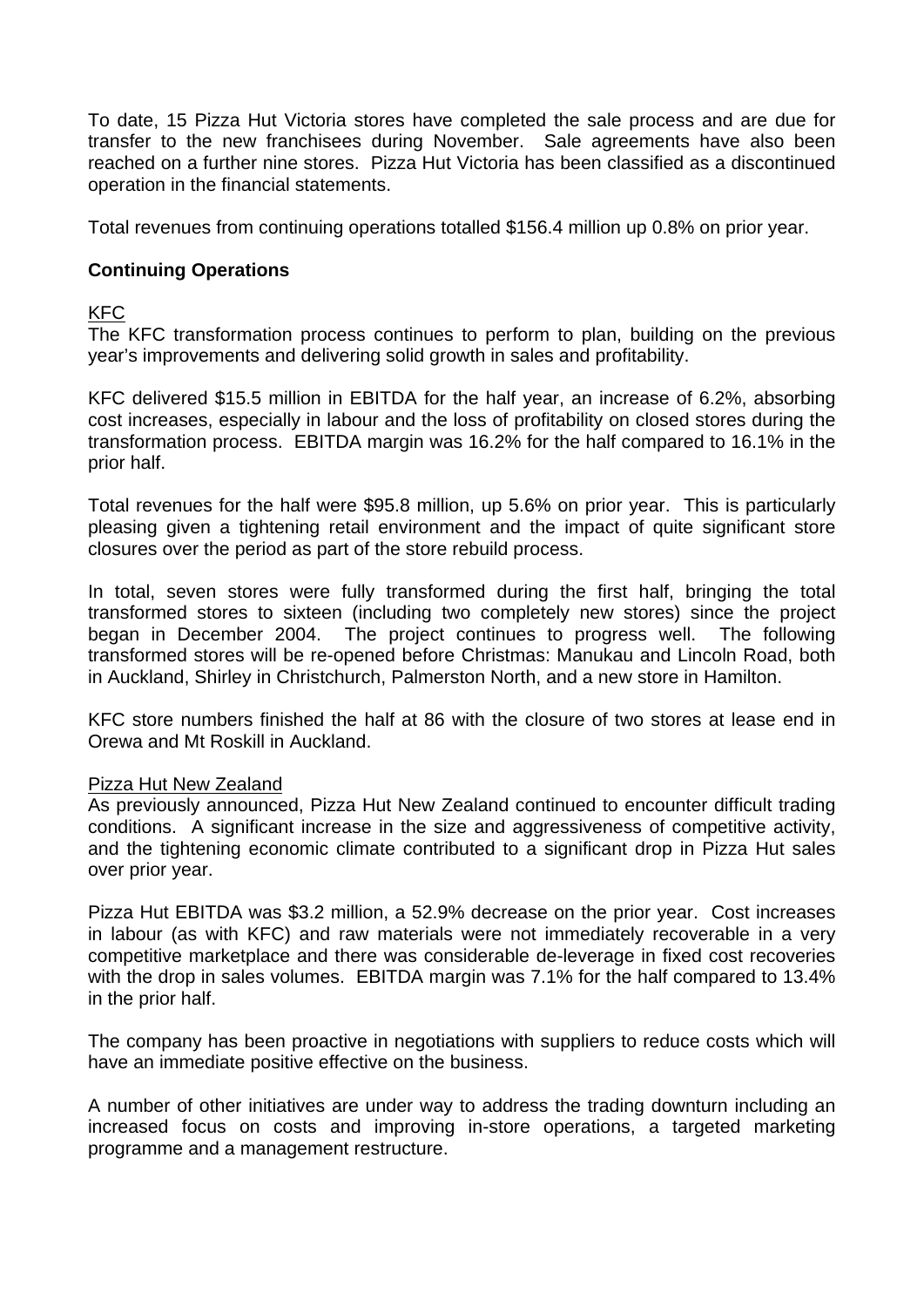Total sales were \$44.1 million, down 11.5% on prior year and 14.1% on a same store basis.

Store numbers reduced by two over the half with the planned closure of three non performing red roof stores at lease end; Royal Oak, Wanganui and Paraparaumu, and the opening of a new delco in Hobson Street, Auckland.

### Starbucks Coffee

The Starbucks Coffee business continued to deliver good sales growth for the half with total sales up 13.3% on the prior half year to \$16.3 million. Same store sales increased 2.5%.

Total EBITDA for the brand was \$1.8 million compared with the prior year of \$2.2 million. Margin reduced from 15.1% to 10.8%. The impact of increased labour costs together with higher lease costs and a stronger US dollar exchange rate affecting the cost of imported coffee all resulted in a decrease in earnings on prior year.

A greater focus on in-store operations is expected to result in improved margins in the second half of the year.

Store numbers rose by one to 45 over the half with the opening of a new store at Sylvia Park, Auckland.

### **Discontinued Operations**

#### Pizza Hut Victoria

The underlying trading position at Pizza Hut Victoria has declined since the announcement of the exit strategy. Total store earnings (EBITDA) showed a loss of NZ\$1.6 million compared to a loss of NZ\$87,000 in the previous year.

In order to minimise the losses while the business is still operating the level of overhead has been reduced with a number of support functions such as payroll, property and accounts being returned to New Zealand.

There are now sale and purchase agreements in place for almost half the Pizza Hut stores in Victoria. However, the process of training the new franchisees and obtaining approvals from the franchisor, Yum, is complicated and has taken longer than anticipated. It is expected that settlement will be completed on an initial tranche of 15 stores during November, with the remaining nine stores transferred before year end.

The deficit from discontinued operations includes an impairment of the assets of the Pizza Hut Victoria business of NZ\$2.6 million before tax. This reflects the amount required to write-down carrying values of store assets, for which an offer for purchase has been made and a sale process underway, to fair value (based on amounts offered) net of the expected disposal costs.

Of the remaining stores, one store has been closed and there is interest in a further six stores.

Discussions are currently in progress with the franchisor, Yum, to assist with a solution of selling or exiting stores, not currently under offer. Once these have been agreed, a further evaluation of fair values of remaining stores not currently going through a process of sale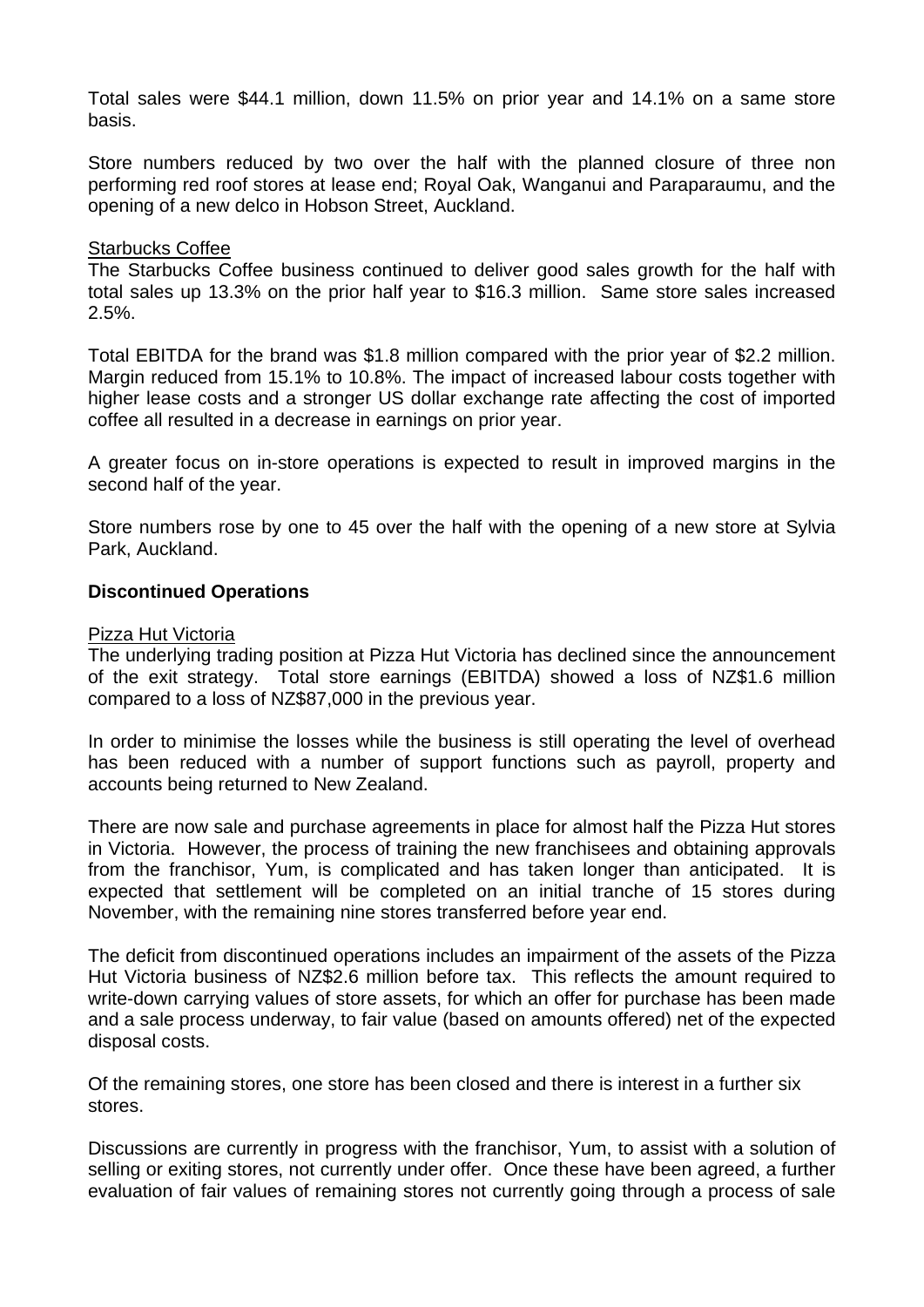can be made, and the remaining disposal costs of all stores can be quantified. This may result in a further impairment of assets held for sale up to a maximum amount of their current carrying value. As at 11 September 2006, the remaining value of property, plant and equipment held for sale is NZ\$4.1 million. An assessment will be made before year end as to the full extent of any further losses relating to a full exit and this will be recognised in the full year financial statements.

### **Franchise Renewals**

On 14 August 2006 the company announced it had signed a new KFC Master Franchise Agreement with Yum for another ten years. This was completed ten months ahead of the planned renewal date in May 2007 in order to provide increased certainty for Restaurant Brands.

Under the agreement, 50% of the KFC franchises were renewed immediately for a \$2.5 million renewal fee payment. Yum have agreed to the renewal of the remaining KFC franchises in May 2007 upon the making of a similar payment.

Restaurant Brands also committed to invest \$35 million into the KFC store transformation project over a three year period. To date, \$16.5 million has been invested in this programme with a further \$6 million expected to be expended by the end of the current financial year.

# **Cash Flow and Balance Sheet**

Investing cash flows increased from \$9.5 million to \$14.7 million for the period largely because of the increased capital spend in KFC transformation and the payment of \$2.7 million in additional franchise renewal fees arising from the early renewal of the KFC business. Operating cash flows decreased by \$4.5 million to \$8.9 million for the half.

Total assets at \$119.8 million were up \$9.5 million on the prior period, due to the KFC transformation expenditure and the franchise fee payment. Commensurate with the investment in the KFC business, bank term debt has risen to \$43.4 million at period end, up \$11 million during this year.

# **Dividend**

Reflecting the weaker trading position of the company and the significant investment being undertaken in the KFC business, the company has completed a detailed review of its forecasts and cashflows. On this basis the directors have resolved to pay an interim dividend of 2.5 cents per share, fully imputed. The dividend will be paid on Friday 24 November to all shareholders on the register at 5.00 pm on Friday 10 November. For overseas shareholders a supplementary dividend of 0.44117 cents per share will be paid at the same time.

Directors have elected to continue to suspend the dividend reinvestment plan for the time being.

### **Directors and Management**

It was with regret that the board accepted the resignation of Bill Falconer in July of this year. Mr Falconer had been chairman of the company for the past nine years.

Ted van Arkel, joined the board in September 2004 and following the resignation of Mr Falconer was appointed as chairman. Mr van Arkel brings extensive senior management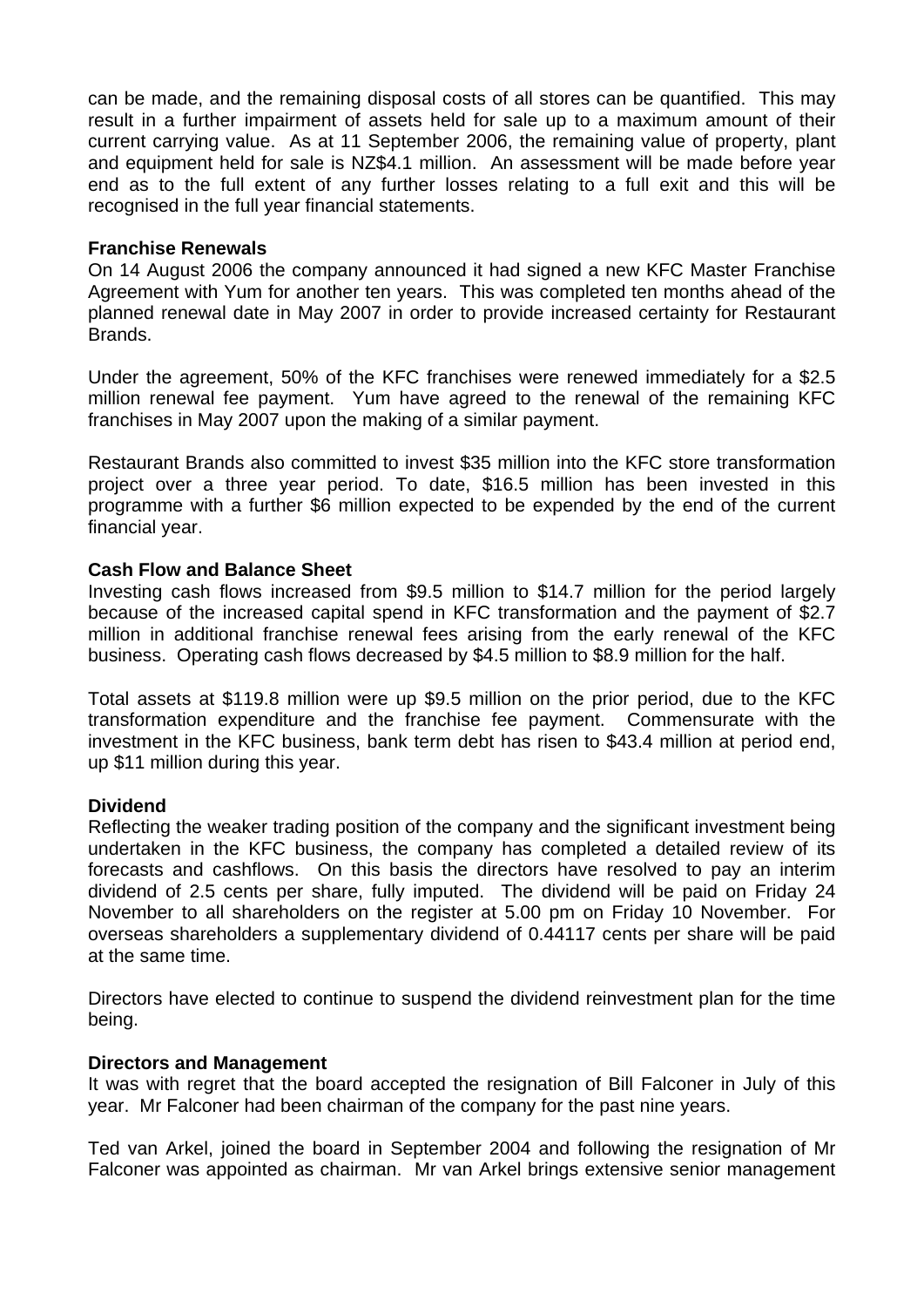and board experience in the retail and wholesale sectors and is a professional director of a number of companies.

In June, Sue Suckling joined the board as a non-executive independent director. Ms Suckling has considerable governance experience in both the public and private sector, particularly in the food and agricultural related sectors.

During the half year there were also changes in the senior management of the company with the promotion of Simon Lipscombe to the position of General Manager Pizza Hut New Zealand. He has had eighteen years experience in the operation of KFC business and brings a new focus on driving sales through improved in-store operations. This appointment enabled Russel Creedy to focus on his commercial services role with a particular focus on reducing costs throughout the organisation.

# **Adoption of IFRS**

The half year report is the first report to be completed under International Financial Reporting Standards (IFRS). Full details of the material changes in accounting policies will be outlined in the published half year interim report and on the company's website [www.restaurantbrands.co.nz](http://www.restaurantbrands.co.nz/) 

### **Outlook**

This has been a difficult half year for the company; however there are a number of initiatives underway to ensure an improved performance. The positive performance of the KFC business has been offset by the significant downturn in Pizza Hut New Zealand sales and the pressure on margins. The length of time taken to complete the exit of Pizza Hut Victoria has meant that the overall performance of the company has been adversely impacted.

For the balance of the year, the KFC business is expected to continue to deliver strong sales and profit growth with all stores open for the Christmas season. A further four KFC stores will be transformed in the second half, Lincoln Road (Auckland), Manukau (Auckland), Shirley (Christchurch) and Princess Street (Palmerston North) with also a new store opening in Hamilton.

While there will be some improvement in Pizza Hut New Zealand, the current competitive environment and higher input costs means this will be limited. Starbucks Coffee will continue to see sales growth with a corresponding improvement in margin as some cost recoveries take effect.

The exit from the Pizza Hut Victoria business will start to be realised as store sales are settled and transferred to other franchisees during the second half. The company is expecting an enhanced trading performance in 2008 once the Pizza Hut Victoria exit is complete.

# **ENDS**